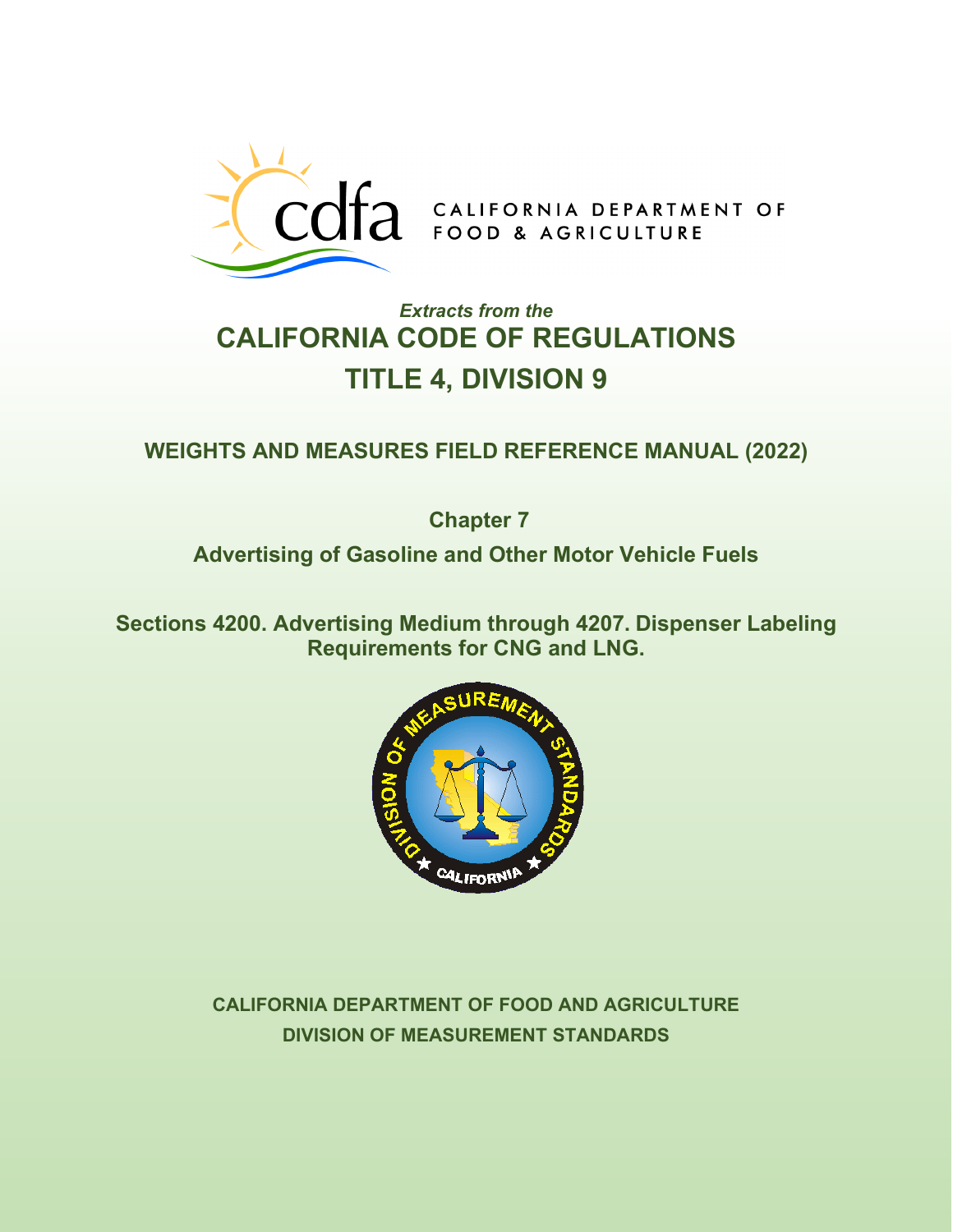# **DISCLAIMER**

This document represents the Division of Measurement Standards' field manual for enforcing regulations pertaining to weights and measures in California. This field manual is not to be considered as the official Code of Regulations, as published by Barclays Law Publishers.

To find the latest online version of the California Code of Regulations (CCR) Title 4, Division 9, visit the California Office of Administration Law at:

**<http://ccr.oal.ca.gov/linkedslice/default.asp?SP=CCR-1000&Action=Welcome>**

The CCR may also be accessed at **<http://oal.ca.gov/>** by selecting the link Titled "California Code of Regulations" under the list of "Sponsored Links" in the left column on the OAL Home page.

For information concerning the contents of this document, please contact the Division of Measurement Standards by e-mail at **[dms@cdfa.ca.gov](mailto:dms@cdfa.ca.gov)**.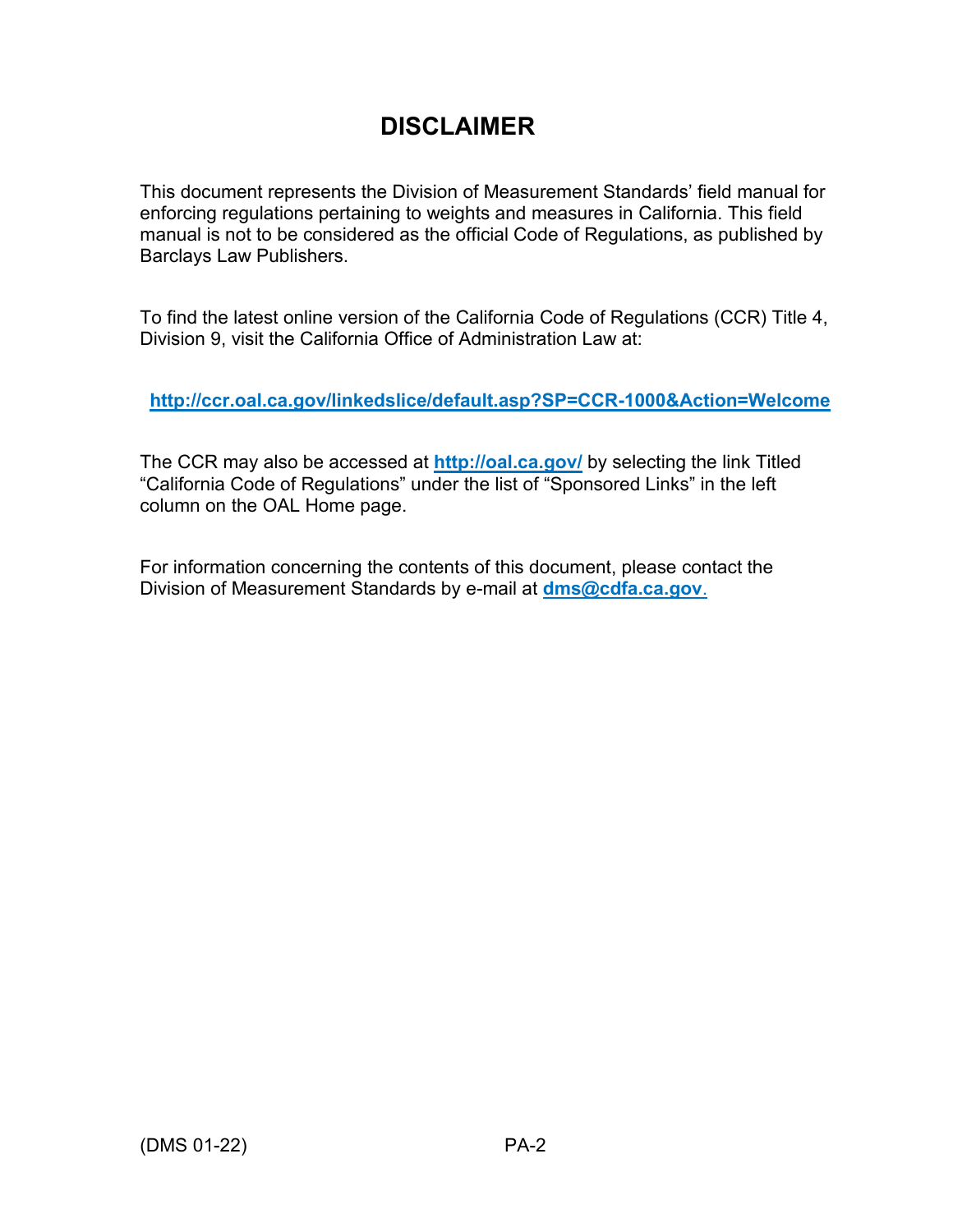## **EXTRACT FROM CALIFORNIA CODE OF REGULATIONS Title 4, Division 9, Chapter 7 §§ 4200. – 4207.**

| Chapter 7. Advertising of Gasoline and Other Motor Vehicle Fuels §§ 4200. - 42071    |  |
|--------------------------------------------------------------------------------------|--|
|                                                                                      |  |
|                                                                                      |  |
| § 4202. Labeling and Price Sign Advertising Requirements for Biodiesel and Biodiesel |  |
| §4203. Labeling and Price Sign Advertising Requirements for Biomass-Based Diesel     |  |
| § 4204. Labeling and Price Sign Advertising Requirements for E85 Fuel Ethanol and    |  |
|                                                                                      |  |
| § 4206. Dispenser Labeling Requirements for Compressed Natural Gas and Liquefied     |  |
| § 4207. Additional Dispenser Labeling Requirements for Liquefied Natural Gas and     |  |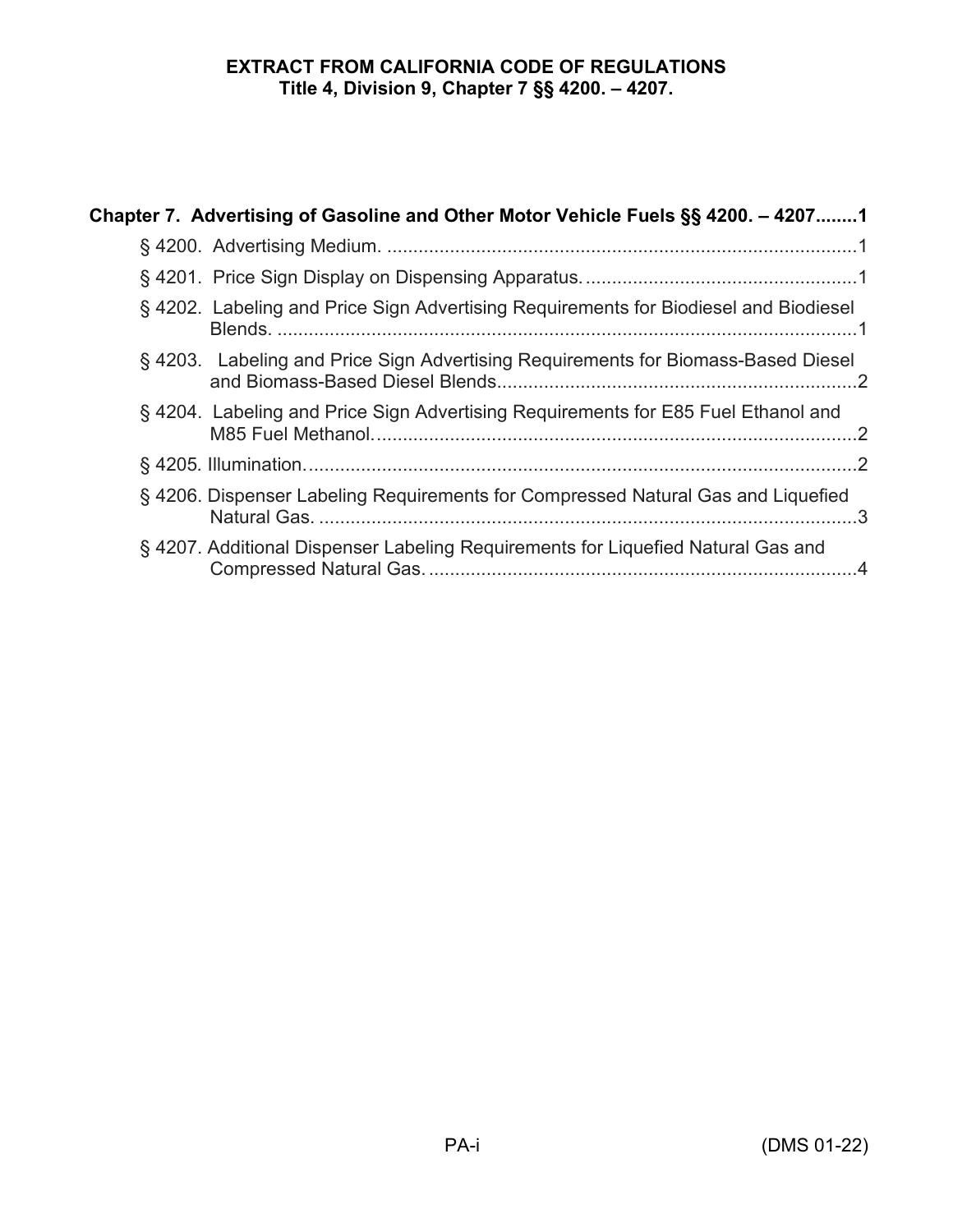Extract from California Code of Regulations CCR Title 4, Division 9, Chapter 7 §§ 4200. – 4207.

# THIS PAGE LEFT INTENTIONALLY BLANK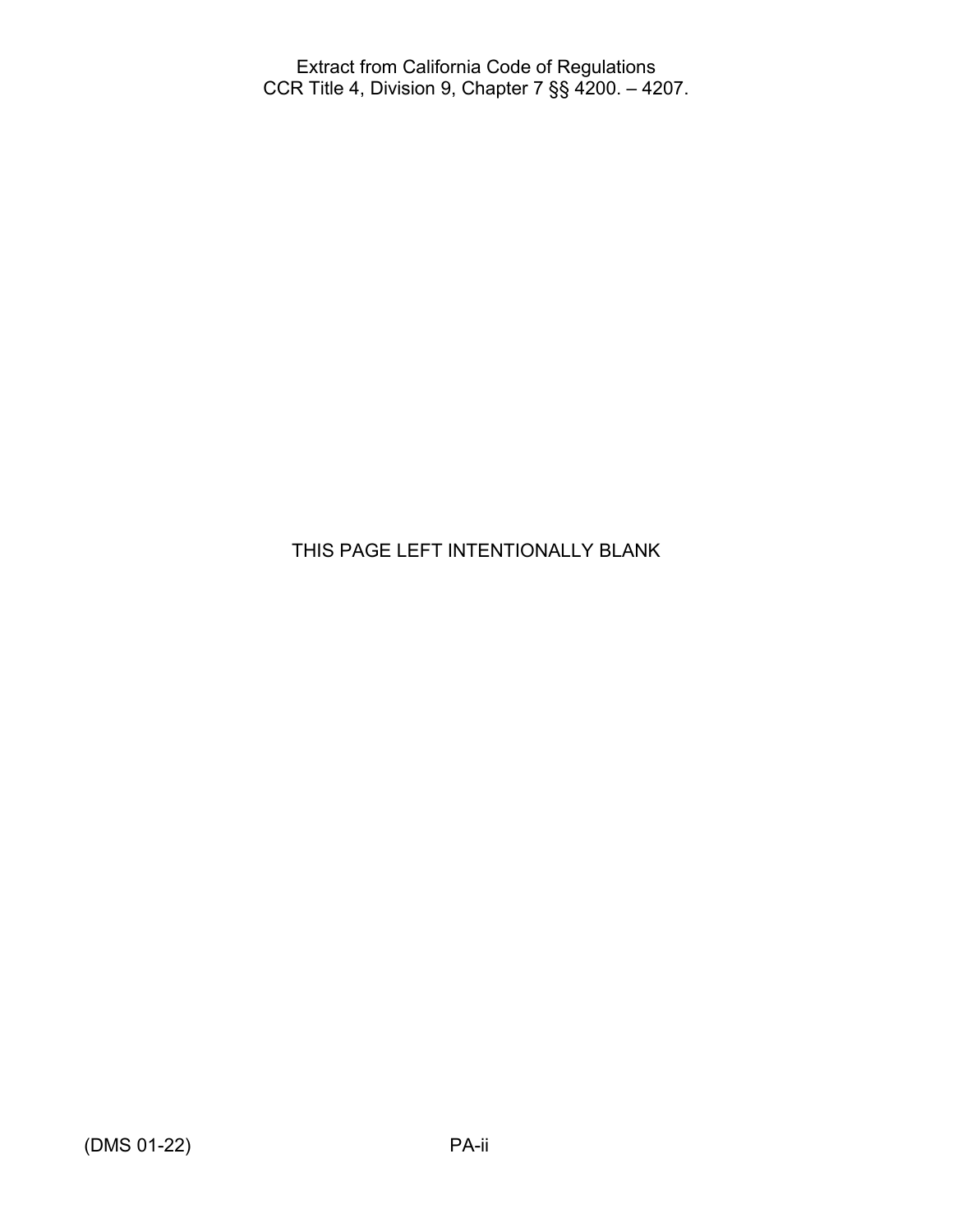# **Chapter 7. Advertising of Gasoline and Other Motor Vehicle Fuels §§ 4200. – 4207.**

## <span id="page-4-1"></span><span id="page-4-0"></span>**§ 4200. Advertising Medium.**

"Advertising medium," as used in this subchapter, includes banner, sign, placard, poster, streamer and card, whether or not mounted, whether appearing on the same or different standards, or whether or not physically connected with each other, provided, the advertised statements can reasonably be read as one advertising message.

NOTE: Authority cited: Sections 12027 and 12609, Business and Professions Code. Reference: Sections 13531, 13532, 13534, 13535, 13536, 13537, 13538, 13539, and 13540 Business and Professions Code.

## <span id="page-4-2"></span>**§ 4201. Price Sign Display on Dispensing Apparatus.**

In addition to the requirements of Sections 13470 and 13480, Business and Professions Code, any sign referring to the price of gasoline or other motor vehicle fuel displayed on any dispensing apparatus from which gasoline or other motor vehicle fuel is being offered for sale or sold, shall be limited to the following:

- (a) actual price per gallon or liter, and
- (b) conversion chart information required for liter sales per Section 13470.5, Business and Professions Code
- (c) brand name and the name of the product may be displayed.

NOTE: Authority cited: Sections 12027 and 12609, Business and Professions Code. Reference: Sections 13470, 13470.5 and 13480, Business and Professions Code.

## <span id="page-4-3"></span>**§ 4202. Labeling and Price Sign Advertising Requirements for Biodiesel and Biodiesel Blends.**

- (a) The labeling on biodiesel and biodiesel blend dispensers shall meet the requirements of the Federal Trade Commission (FTC) 16 CFR Part 306 "Automotive Fuel Ratings, Certification and Posting" Rule, as published in the Federal Register Volume 75, Number 50, dated March 16, 2010, which are hereby incorporated.
- (b) The name of the product and grade designation shall be on all dispensers, advertising signs, and storage tank labels as required in Section 13480 and 13532 of the Business and Professions Code.
- (c) Every biodiesel dispenser dispensing blends greater than 5. volume percent shall display on each customer side, as required by Section 13484 of the Business and Professions Code, a sign clearly visible which reads as follows:

"THIS FUEL CONTAINS BIODIESEL. CHECK THE OWNER'S MANUAL OR WITH YOUR ENGINE MANUFACTURER BEFORE USING."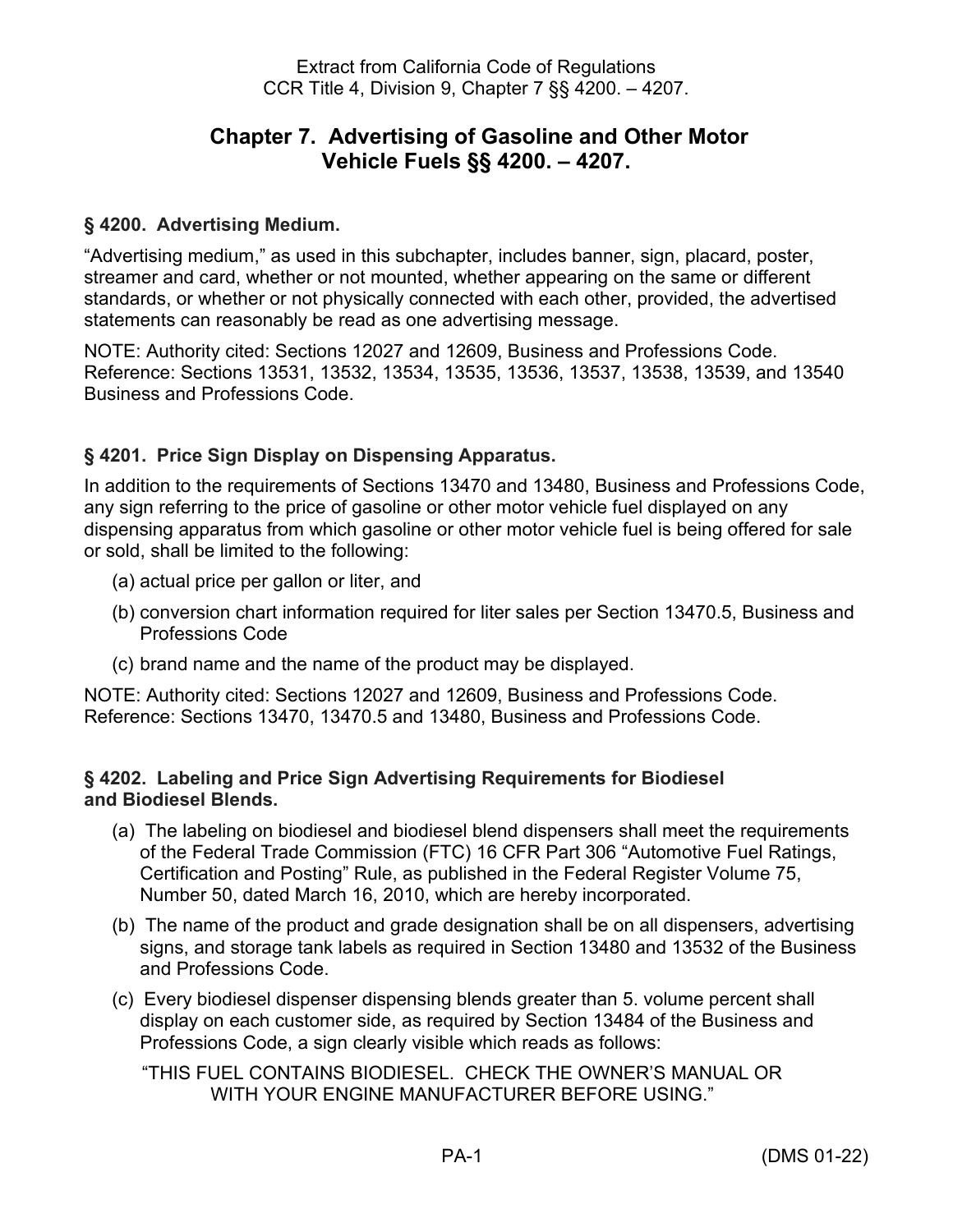NOTE: Authority cited: Sections 12027 and 13450, Business and Professions Code. Reference: Sections 13480 and 13484, Business and Professions Code.

## <span id="page-5-0"></span>**§ 4203. Labeling and Price Sign Advertising Requirements for Biomass-Based Diesel and Biomass-Based Diesel Blends.**

- (a) The labeling on biomass-based diesel and biomass-based diesel blend dispensers shall meet the requirements found in the Federal Trade Commission (FTC) 16 CFR Part 306 "Automotive Fuel Ratings, Certification and Posting" Rule, as published in the Federal Register Volume 75, Number 50, dated March 16, 2010, which are hereby incorporated.
- (b) The name of the product and grade designation shall be on all dispensers, advertising signs, and storage tank labels as required in Section 13480 and 13532 of the Business and Professions Code.

NOTE: Authority cited: Sections 12027 and 13450, Business and Professions Code. Reference: Sections 13480 and 13484, Business and Professions Code.

## <span id="page-5-1"></span>**§ 4204. Labeling and Price Sign Advertising Requirements for E85 Fuel Ethanol and M85 Fuel Methanol.**

- (a) The labeling on E85 Fuel Ethanol and M85 Fuel Methanol dispensers shall meet the requirements found in FTC 16 CFR Part 306 "Automotive Fuel Ratings, Certification and Posting" Rule, as published in the Federal Register Volume 75, Number 50, dated March 16, 2010, which are hereby incorporated.
- (b) All dispensers, advertising signs and storage tank labels shall comply with the requirements of Section 13480 and 13532 of the Business and Professions Code. E85 Fuel Ethanol and M85 Fuel Methanol shall use, at a minimum, the words "E85" "Ethanol", or "M85" "Methanol" in close proximity to describe the name of the product.
- (c) E85 Fuel Ethanol and M85 Fuel Methanol are defined as alternative fuels by the Federal Trade Commission (FTC) and therefore no grade designation is required.

NOTE: Authority cited: Sections 12027, 13480 and 13484, Business and Professions Code. Reference: Sections 13401(m), 13440 and 13441, Business and Professions Code.

## <span id="page-5-2"></span>**§ 4205***.* **Illumination.**

In addition to the requirements of Section 13536, Business and Professions Code, when any advertising message is illuminated, the entire message shall be uniformly illuminated.

NOTE: Authority cited: Section 12027, Business and Professions Code. Reference: Section 13536, Business and Professions Code.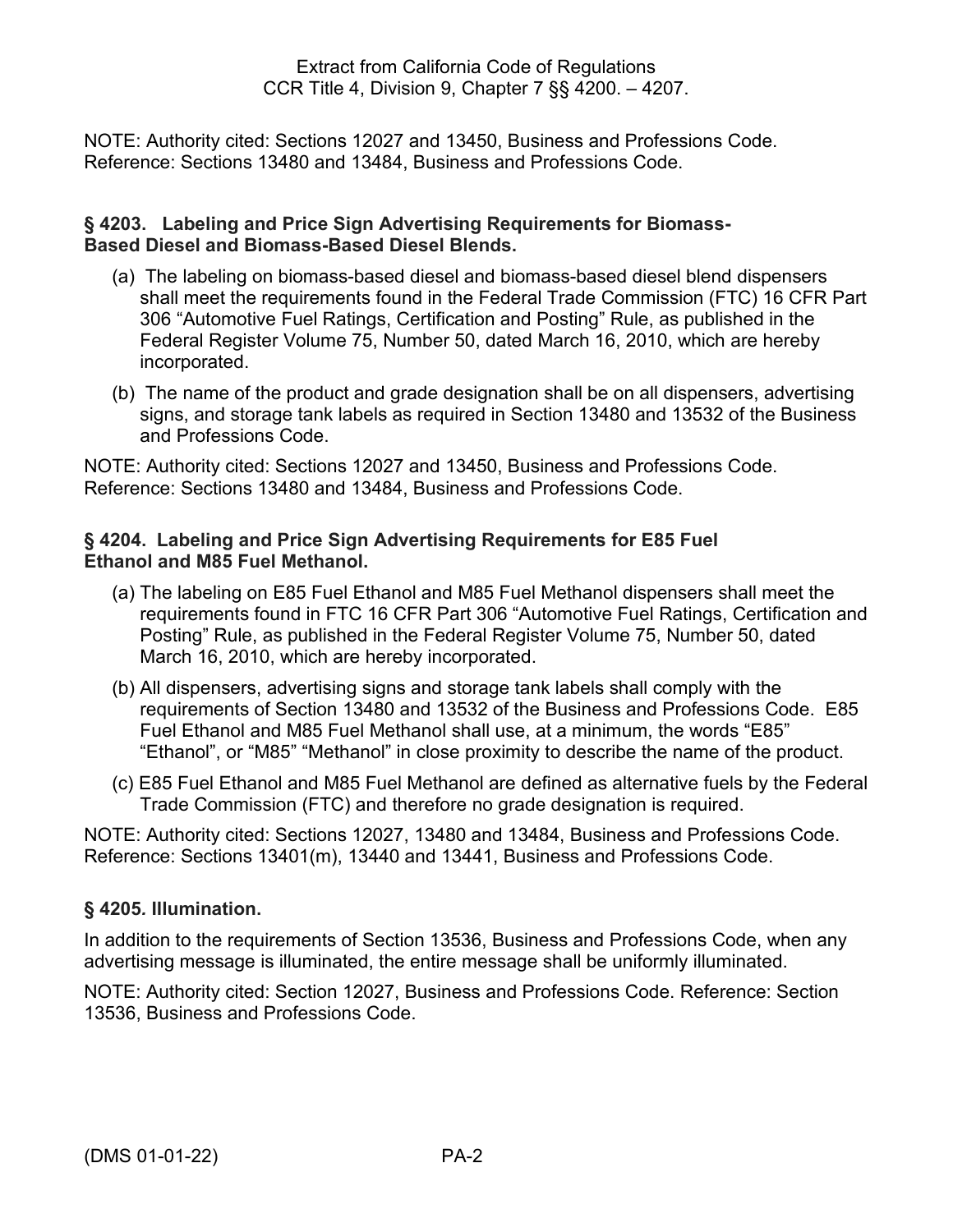## <span id="page-6-0"></span>**§ 4206. Dispenser Labeling Requirements for Compressed Natural Gas and Liquefied Natural Gas.**

- (a) Definitions Used in This Section:
	- (1) "Consumer" means, with respect to any item, the first person who purchases such item for purposes other than resale.
	- (2) "Fuel dispenser" means the dispenser through which a retailer sells the fuel to a consumer.
	- (3) "Methane Number" means the antiknock index of compressed natural gas or liquefied natural gas motor vehicle fuel. The Methane Number of compressed natural gas or liquefied natural gas is a calculated value determined by the chemical composition of the fuel, including inert components.
	- (4) "MWM Method" means the algorithm for the calculation of the Methane Number of a natural gas fuel from its composition. The MWM Method algorithm is available in the European Committee for Standardization (CEN) standard EN 16726 "Gas infrastructure - Quality of gas - Group H" (EN16726), Annex A, pages 9 through 30, published December 2015, which is herein incorporated by reference.

A spreadsheet calculator implementing the MWM Method algorithm and a pdf file of instructions for its use ("readme.pdf") are available for download at no cost at: http://euromot.org/media\_and\_events/publications/mn.

- (5) "Minimum MWM Methane Number" means the lowest MWM Methane Number of natural gas fuel offered for retail sale.
- (6) "Producer" means any person who purchases component elements and combines them to produce and market natural gas motor vehicle fuels.
- (7) "Retailer" means any person who markets natural gas motor vehicle fuels to the general public for ultimate consumption.
- (b) The name of the product and grade designation, if any, shall be conspicuously displayed on each customer side of all natural gas fuel dispensers. For all natural gas fuels, the name of the product and grade designation, if any, shall also appear on all advertising signs and storage tank labels as required in Sections 13480 and 13532 of the Business and Professions Code.
- (c) (1) A person shall not sell at retail to the general public any compressed or liquefied natural gas for use as a motor vehicle fuel from any place of business in this state unless there is displayed and labeled on the fuel dispenser in a conspicuous place on the customer side the following statement: "MINIMUM METHANE NUMBER XX BY THE MWM METHOD (4 CCR 4206)," where XX is the MWM Methane Number of the dispensed natural gas fuel expressed in a number rounded down to a whole number. This statement shall be displayed in Helvetica Black or equivalent font type with characters not less than 1/2 inch in height.